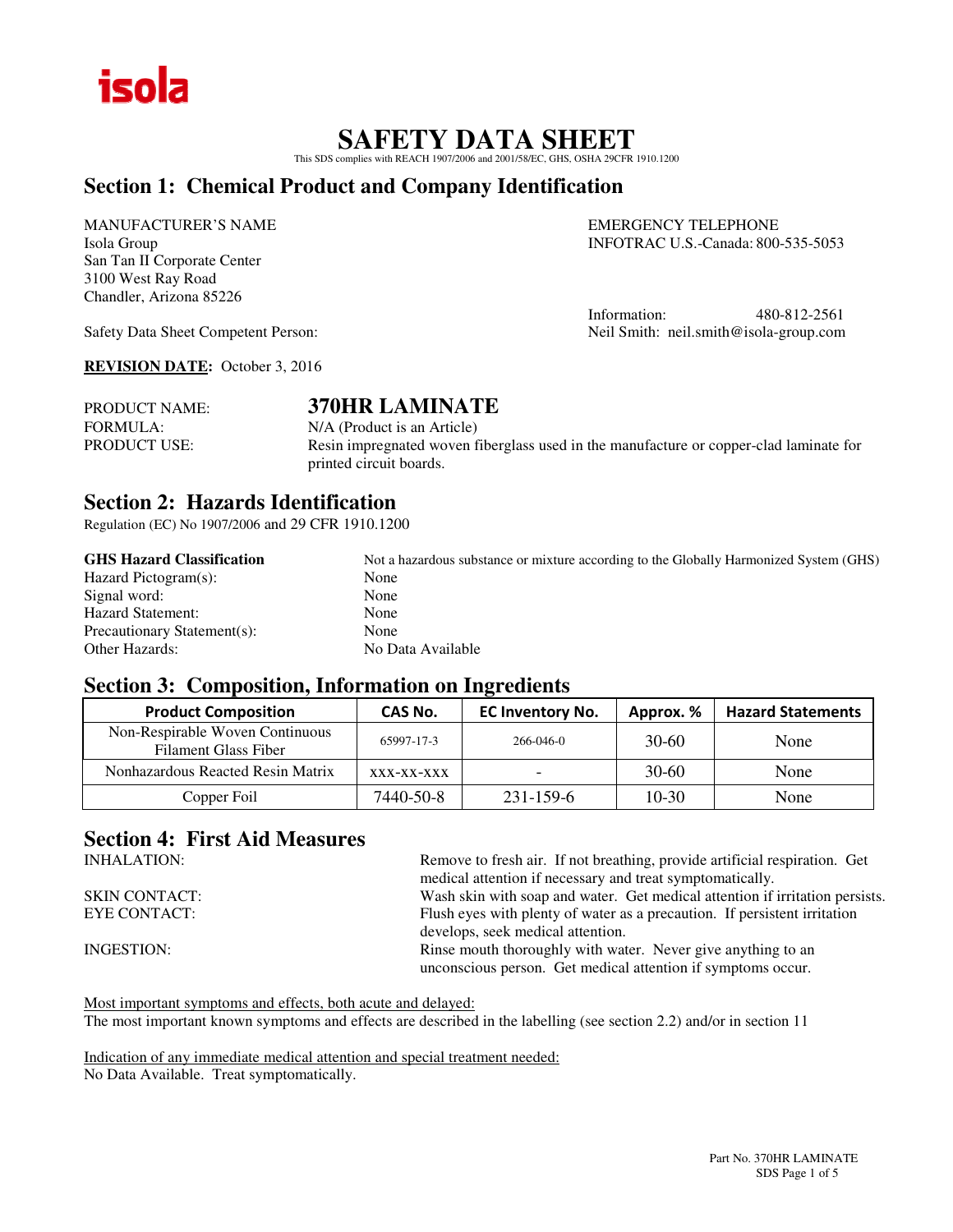

## **Section 5: Fire-fighting Measures**

FLASH POINT: Not applicable FLAMMABLE LIMITS IN AIR (% by vol): Not applicable EXTINGUISHING MEDIA:<br>
Foam, Dry Chemical Powder, or Carbon Dioxide<br>
Foam, Dry Chemical Powder, or Carbon Dioxide<br>
Foam, Pry Chemical Powder, or Carbon Dioxide<br>
Foam, Pry Chemical Powder, or Carbon Dioxide<br>
Foam, Dry Chemic

SPECIAL FIREFIGHTING PROCEDURES: Wear self-contained breathing apparatus for firefighting if necessary.<br>
UNUSUAL FIRE AND EXPLOSION HAZARDS: Thermal decomposition or combustion may give off toxic fumes, gase Thermal decomposition or combustion may give off toxic fumes, gases and vapors.

## **Section 6: Accidental Release Measures**

PERSONAL PRECAUTIONS, PROTECTIVE EQUIPMENT AND EMERGENCY PROCEDURES:

Prevent dust formation. Ensure adequate ventilation and isolate area. Wear proper protective equipment as specified in Section 8. Do not breathe dust or fumes/vapor from heated product.

ENVIRONMENTAL PRECAUTIONS: No special environmental precautions required.

METHODS AND MATERIAL FOR CONTAINMENT AND CLEANUP: Wear proper protective equipment as specified in Section 8: Exposure Controls/Personal Protection. If material is released or spilled, sweep, shovel or vacuum material and place in closed containers for subsequent reuse or disposal.

DISPOSAL METHOD: Disposal should be made in accordance with federal, state and local regulations.

REFERENCE TO OTHER SECTIONS: See Sections 8 and 13.

## **Section 7: Handling and Storage**

#### PRECAUTIONS TO BE TAKEN IN HANDLING AND STORAGE:

Store in a cool dry place. Avoid excessive heat and ignition sources. Further processing of solid materials may result in the formation of combustible dusts. The potential for combustible dust formation should be taken into consideration before additional processing occurs. Provide appropriate exhaust ventilation at places where dust is formed.

INFORMATION ON EMPTIED CONTAINER: Not applicable

SPECIFIC USES: Resin impregnated woven fiberglass used in the manufacture or copper-clad laminate for printed circuit boards.

## **Section 8: Exposure Controls/Personal Protection**

#### EXPOSURE CONTROLS:

#### VENTILATION:

Provide general ventilation and local exhaust ventilation to meet TLV requirements of individual ingredients and to control dusting conditions. If cutting or rimming with power equipment then dust collectors and local ventilation should be used. Avoid unnecessary exposure to dust and handle with care. Keep work area clean of dust and fibers by using an industrial vacuum cleaner with high efficiency filter or wetting down area with water. Never use compressed air and avoid dry sweeping.

#### EYE PROTECTION:

Wear safety glasses with side shields. Use equipment for eye protection tested and approved under appropriate government standards such as NIOSH (US) or EN 166(EU).

#### RESPIRATORY PROTECTION:

Respiratory protection is not required. Where protection from nuisance levels of dusts are desired, use type N95 (US) or type P1 (EN 143) dust masks. Use a NIOSH/MSHA or European Standard (EN) approved respirator if exposure limits are exceeded or if irritation or other symptoms are experienced. Follow the OSHA respirator regulations found in 29 CFR 1910.134 or the CEN European Standards (EU).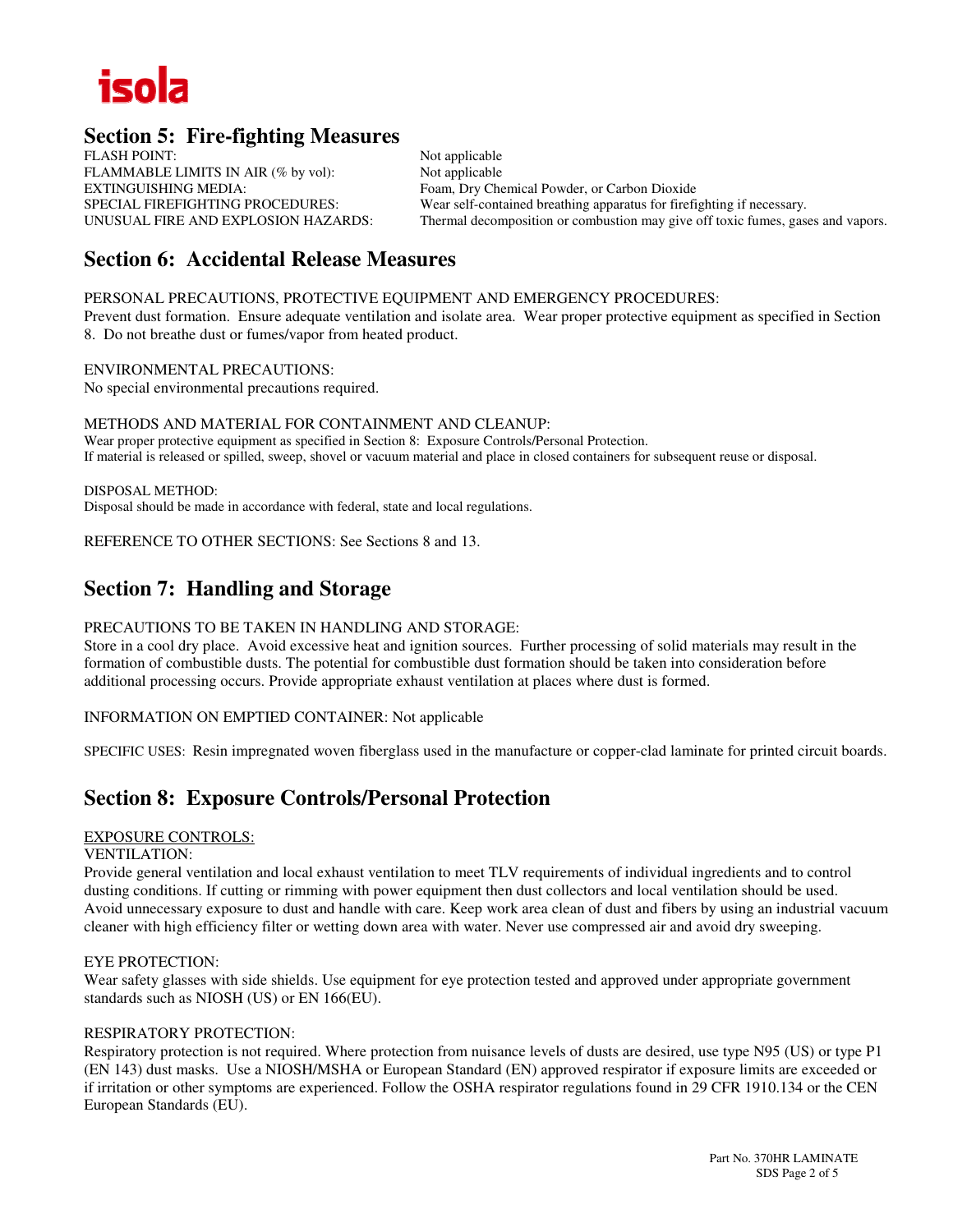

#### PROTECTIVE GLOVES:

Glove use is recommended. Gloves must be inspected prior to use. Use proper glove removal technique (without touching glove's outer surface) to avoid skin contact with glove contamination. Dispose of contaminated gloves after use in accordance with applicable laws and good laboratory practices. Wash and dry hands.

### SKIN PROTECTION:

Suitable protective clothing to prevent skin contact is recommended.

#### WORK/HYGIENE PRACTICES:

Provide good personal hygiene after handling. Avoid contact with eyes. Wash hands after handling.

#### OTHER EQUIPMENT:

Make safety shower, eyewash stations, and hand washing equipment available in the work area.

#### CONTROL PARAMETERS:

| Component                | CAS No. | Value                                                        | <b>Control Parameters</b>                                 | <b>Basis</b>     |
|--------------------------|---------|--------------------------------------------------------------|-----------------------------------------------------------|------------------|
| 7440-50-8<br>Copper Foil | TWA     | $0.1$ mg/m <sup>3</sup> Fume<br>$1 \text{ mg/m}^3$ Dust/Mist | <b>OSHA PEL</b>                                           |                  |
|                          | TWA     | $0.1 \text{ mg/m}^3$ Fume<br>$1 \text{ mg/m}^3$ Dust/Mist    | <b>NIOSH REL</b>                                          |                  |
|                          |         | TWA                                                          | $0.2 \text{ mg/m}^3$ Fume<br>$1 \text{ mg/m}^3$ Dust/Mist | <b>ACGIH TLV</b> |

## **Section 9: Physical and Chemical Properties**

| APPEARANCE - COLOR: | Copper colored |
|---------------------|----------------|
| PHYSICAL STATE:     | Solid          |
| ODOR:               | None           |

#### PRODUCT CRITERIA

|                                              | <b>PRODUCT CRITERIA</b>   |
|----------------------------------------------|---------------------------|
| <b>ODOR THRESHOLD</b>                        | Not Available for product |
| PH                                           | Not Available for product |
| <b>FLASH POINT:</b>                          | Not Available for product |
| LOWER EXPLOSIVE LIMIT; UPPER EXPLOSIVE LIMIT | Not Available for product |
| FLAMMABILITY (Solid, gas)                    | Not Available for product |
| <b>EXPLOSIVE PROPERTIES</b>                  | Not Available for product |
| <b>OXIDIZING PROPERTIES</b>                  | Not Available for product |
| SPECIFIC GRAVITY (@25 °C):                   | Not Available for product |
| <b>EVAPORATION RATE:</b>                     | Not Available for product |
| % VOLATILE by VOLUME                         | Not Available for product |
| PARTITION COEFFICIENT                        | Not Available for product |
| <b>AUTO IGNITION TEMPERATURE</b>             | Not Available for product |
| DECOMPOSITION TEMPERATURE                    | Not Available for product |
| <b>BOILING POINT:</b>                        | Not Available for product |
| <b>MELTING POINT:</b>                        | Not Available for product |
| <b>VAPOR PRESSURE</b>                        | Not Available for product |
| VAPOR DENSITY $(AIR = 1)$                    | Not Available for product |
| <b>SOLUBILITY IN WATER:</b>                  | Insoluble                 |
| WATER SOLUBILITY IN THE SOLVENT              | Not Available for product |
| <b>FREEZING POINT:</b>                       | Not Available for product |
| <b>VISCOSITY</b>                             | Not Available for product |
| <b>VOC CONTENT</b>                           | Not Available for product |

OTHER INFORMATION

None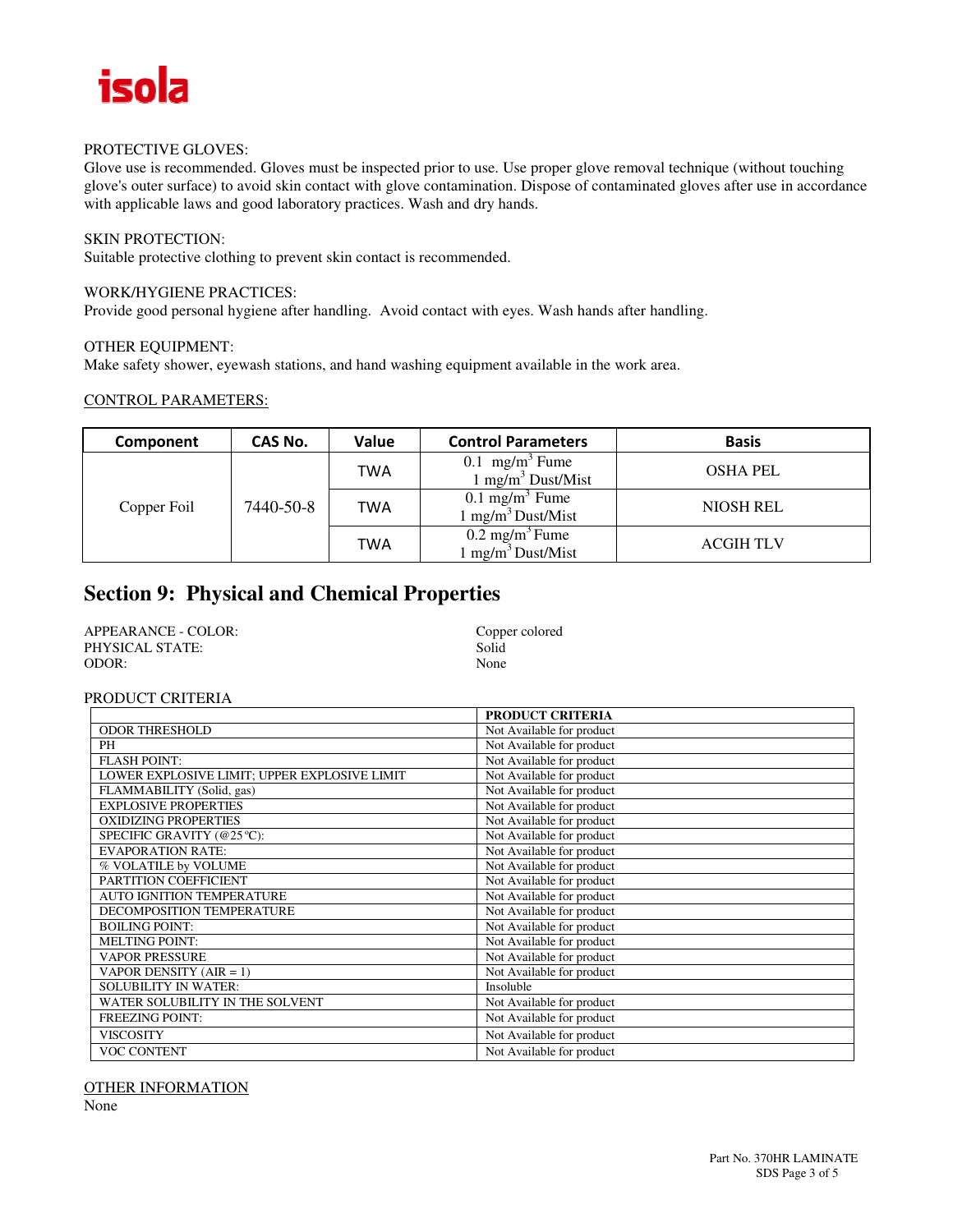

## **Section 10: Stability and Reactivity**

REACTIVITY: Stable under normal storage conditions.

CHEMICAL STABILITY: Stable under recommended storage conditions

POSSIBILITY OF HAZARDOUS REACTIONS: No data available.

CONDITIONS TO AVOID: Exposure to excessive heat, flames, sparks and other ignition sources as well as moist air and water. Avoid incompatible materials. Avoid excessive dust generation.

INCOMPATIBLE MATERIALS: Avoid contact with strong oxidizing agents, strong acids, strong bases, mercaptans and amines.

HAZARDOUS DECOMPOSITION PRODUCTS: Dense smoke, acrid vapors and fumes, al iphat ic and aromat ic hydrocarbons of variable composition,  $CO_X$ ,  $NO_X$ . Decomposition products depend on temperature, air supply and other materials that may be present. Uncontrolled exothermic reactions of epoxy resins release phenolics, carbon monoxide and water.

## **Section 11: Toxicological Information**

**There is no toxicological information available for the product (article) itself.** 

## **Section 12: Ecological Information**

**There is no ecological information available for the product (article) itself.** 

## **Section 13: Disposal Considerations**

Dispose according to local, state, and national regulations.

## **Section 14: Transport Information**

| <b>DOT TRANSPORT:</b>                                   | Not Regulated |
|---------------------------------------------------------|---------------|
| ADR = International Carriage of Dangerous Goods by Road | Not Regulated |
| <b>RAIL TRANSPORT:</b>                                  | Not Regulated |
| <b>SEA TRANSPORT: IMDG</b>                              | Not Regulated |
| AIR TRANSPORT: IATA/ICAO                                | Not Regulated |

## **Section 15: Regulatory Information**

OSHA HAZARD COMMUNICATION STANDARD This product is a not "Hazardous Chemical" as defined by 29 CFR 1910.1200.

TOXIC SUBSTANCES CONTROL ACT (TSCA) STATUS: This product is in compliance with all rules, regulations, and orders of TSCA.

SUPERFUND AMENDMENTS AND REAUTHORIZATION ACT OF 1986 (SARA) TITLE III (EPCRA) SECTIONS 311 AND 312: None